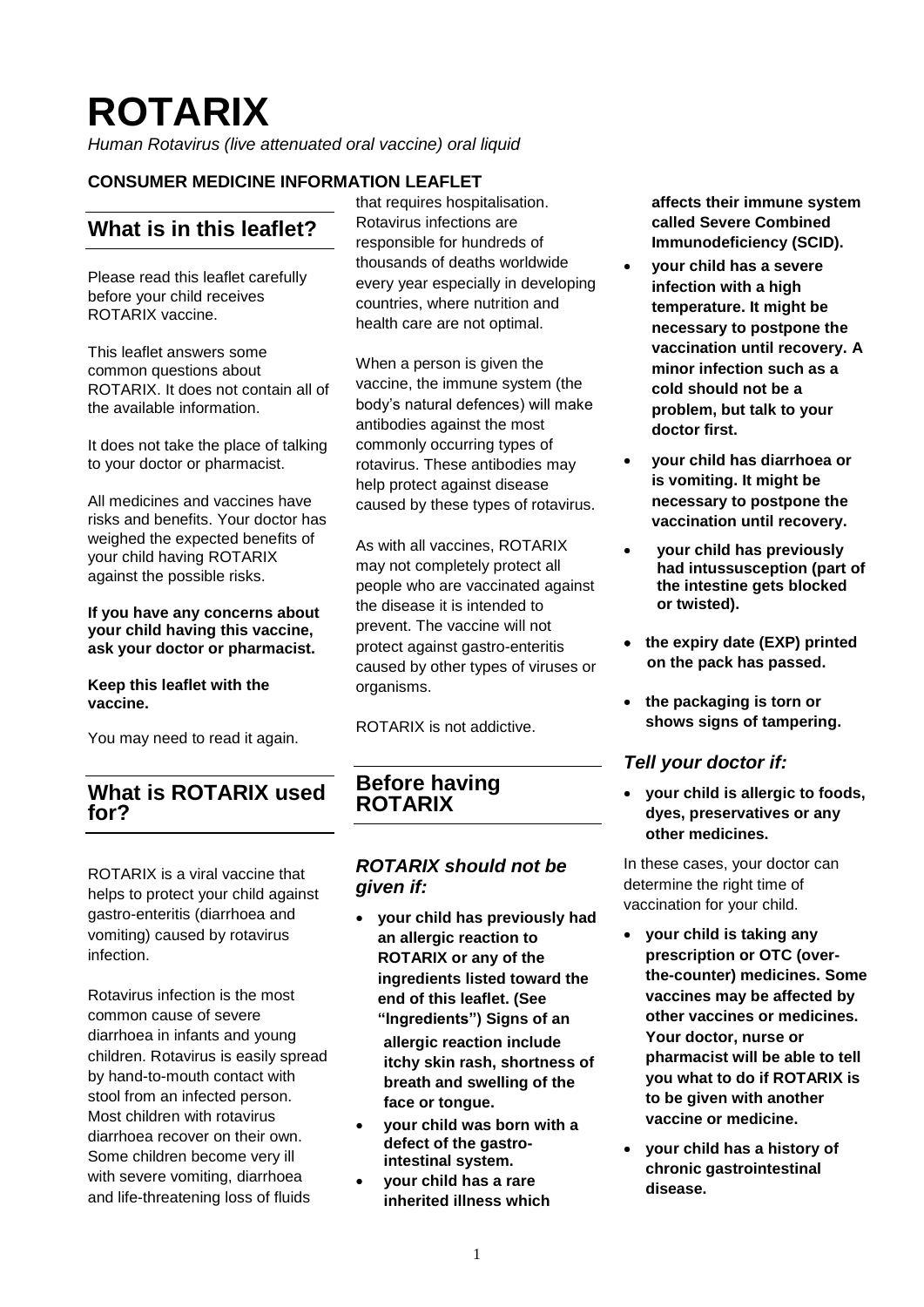# **How is ROTARIX given?**

The doctor or nurse will administer the recommended dose of ROTARIX to your child. **THE VACCINE WILL BE GIVEN ORALLY.**

## **How much is given**

ROTARIX is given as a 1.5 mL liquid dose.

## **How it is given**

ROTARIX is given into the mouth. Under no circumstance should this vaccine be given by injection.

#### **When will it be given?**

Your child will receive two doses of the vaccine. Each dose will be given on a separate occasion with an interval of at least 4 weeks between the two doses. The first dose will be given between 6 and 14 weeks of age and the second dose must be given by 24 weeks of age.

There are no restrictions on your child's consumption of food or liquids, including breast milk, either before or after vaccination.

In the unlikely event that an infant spits out or regurgitates most of the vaccine dose, a single replacement dose may be given at the same vaccination visit.

It is important that you follow the instructions of your doctor or nurse regarding return visits for the follow-up dose.

# *IF A DOSE IS MISSED*

If you forget to go back to your doctor at the scheduled time, ask your doctor for advice.

# **After having ROTARIX**

## **Things you must do**

After your child has received ROTARIX, contact a doctor/health care professional right away if your child experiences severe stomach pain, persistent vomiting, blood in stools, a swollen belly and/or high fever.

If you are in close contact with a recently vaccinated baby/child, ensure your hands are washed thoroughly:

- after changing nappies
- before eating or handling food.

# **What are the sideeffects?**

**Check with your doctor as soon as possible if you think your child is experiencing any side effects or allergic reactions due to having ROTARIX, even if the problem is not listed below.**

Like other medicines, ROTARIX can cause some side-effects. If they occur, they are most likely to be minor and temporary. However, some may be serious and need medical attention.

#### **Side effects that occurred during clinical trial use of ROTARIX include:**

The most commonly reported sideeffects are:

• loss of appetite, irritability, fever, fatigue, diarrhoea, vomiting, regurgitation of food, flatulence, abdominal pain (continue reading for signs of the very rare side effect of intussusception), crying, disturbed sleep, sleepiness and constipation.

Rarely reported side-effects are:

• chest infection, hoarseness, runny nose, dermatitis, rash and muscle cramp.

#### **Side effects that occurred during routine use of ROTARIX include:**

*Rare (these may occur with up to 1 in 1,000 doses of the vaccine)*

- blood in stools
	- children with a rare inherited illness called Severe Combined Immunodeficiency (SCID) may have an inflamed stomach or gut (gastroenteritis) and pass the vaccine virus in their stools. The signs of gastroenteritis may include feeling sick, being sick, stomach cramps or diarrhoea.

*Very rare (these may occur with up to 1 in 10,000 doses of the vaccine):*

• intussusception (part of the intestine gets blocked or twisted). The signs may include severe stomach pain, persistent vomiting, blood in stools, a swollen belly and/or high fever. Contact a doctor/health care professional right away if your child experiences one of these symptoms.

**Tell your doctor immediately if you notice any of the following:**

• **Wheezing, swelling of the lips/mouth, difficulty in breathing, hayfever, lumpy rash (hives) or fainting. These could be symptoms of an allergic reaction.**

This is not a complete list of all possible side-effects. Others may occur in some people and there may be some side-effects not yet known.